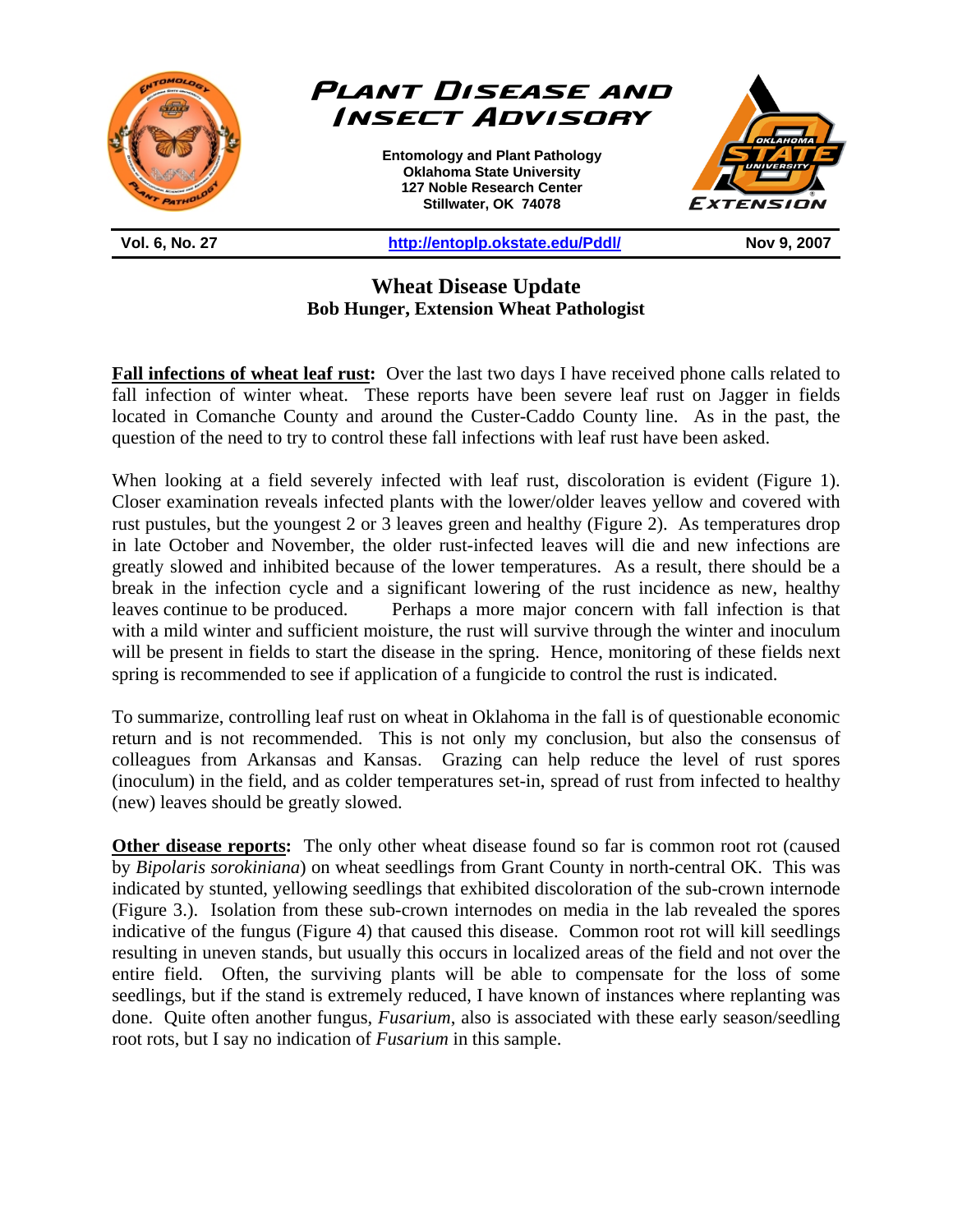

**Figure 1. Wheat field in November showing discoloration due to leaf rust.** 



**Figure 2. Leaves of leaf rust-infected plants showing rust pustules (note the presence of healthy younger leaves).**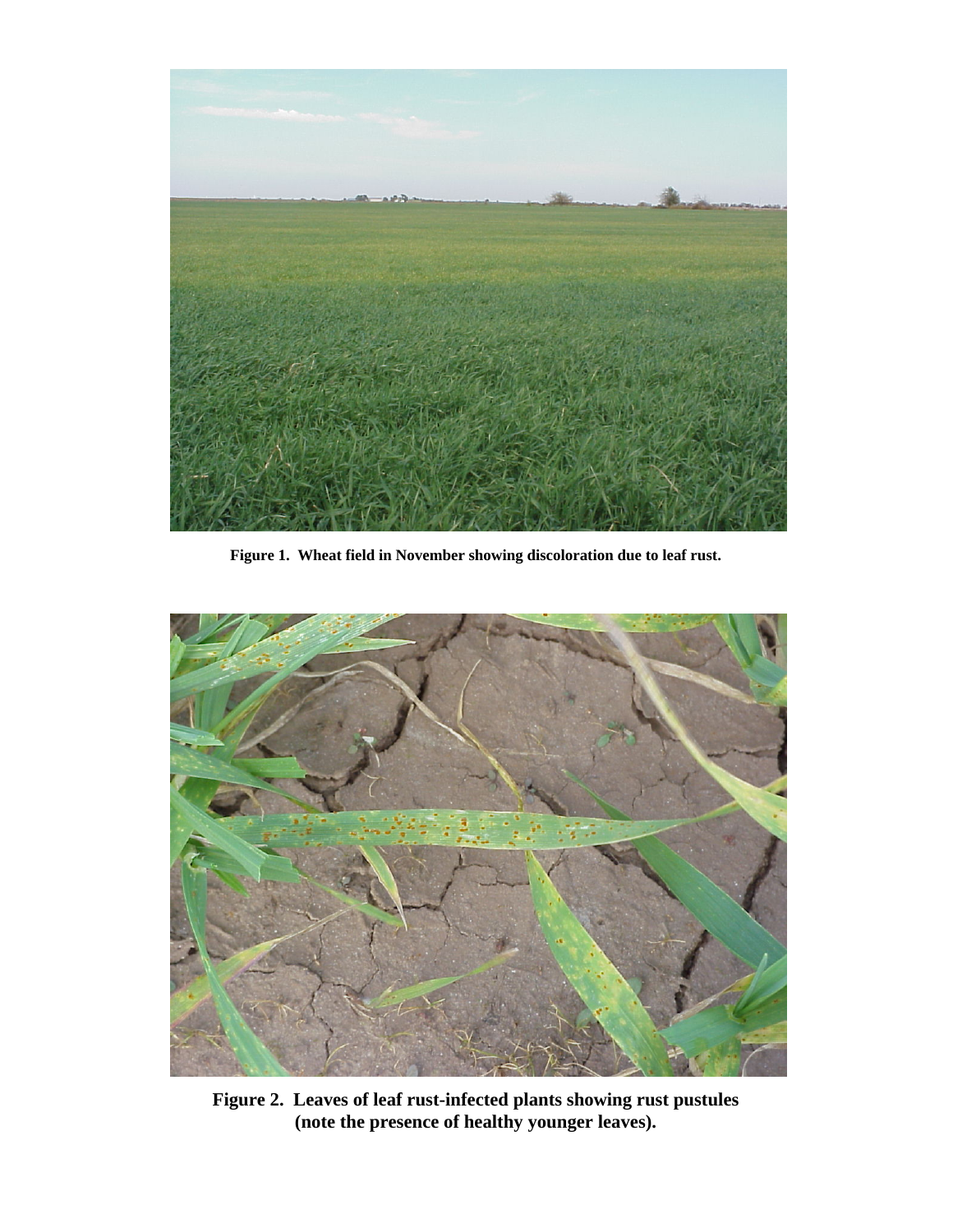

**Figure 3. Discoloration of the subcrown internodes (SCIs) of wheat plants due to common root rot. Note creamy-white color of the SCI of the seedling on the left.** 



**Figure 4. Spores (conidia) of the fungus that causes common root rot.**